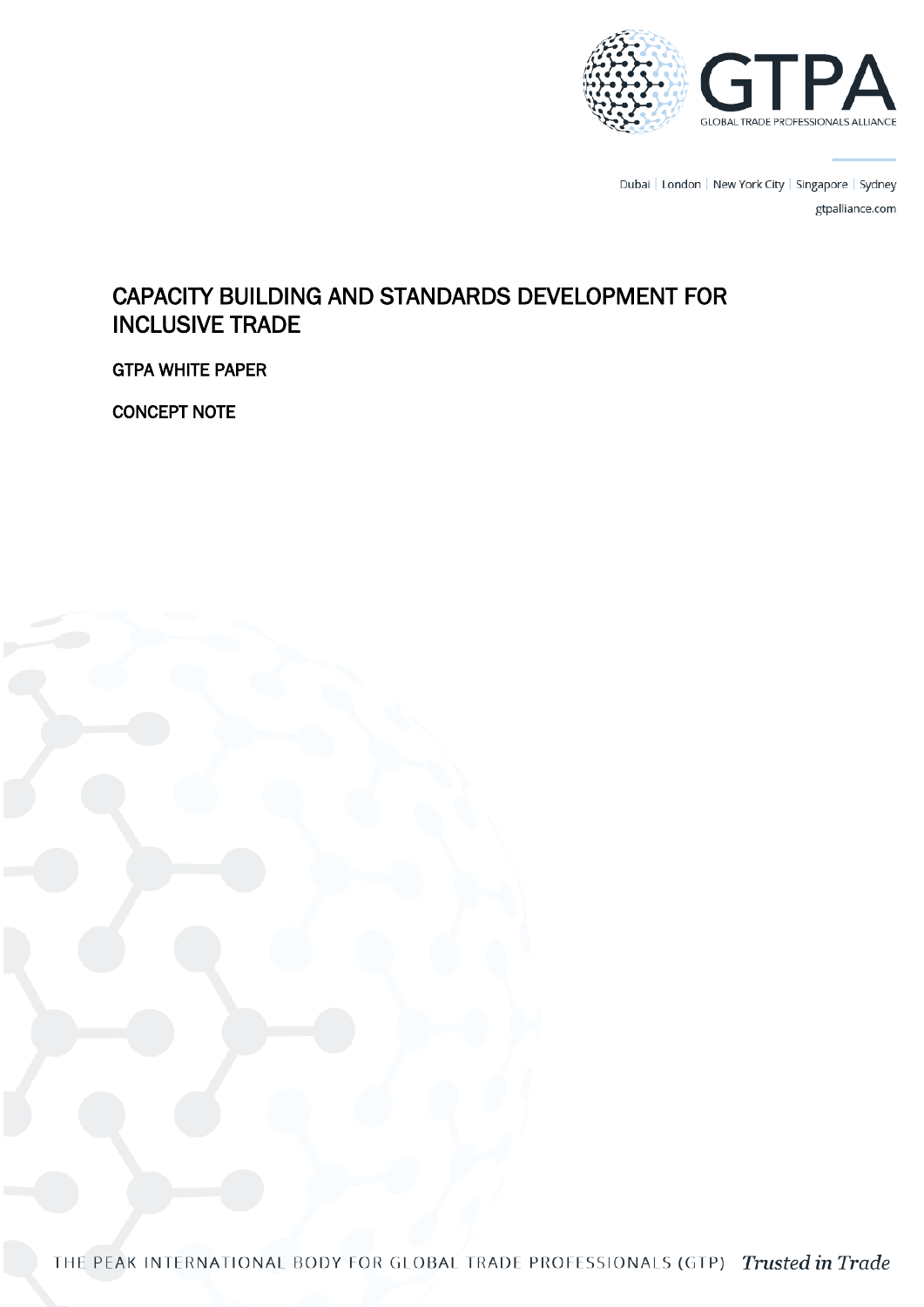#### **OVERVIEW**

Inclusive trade refers to the principle that all levels of society should gain from increased trade. This includes trade between developing and developed economies, as well as ensuring that gains are fairly distributed within countries to reduce inequality and enable shared prosperity. It promotes the inclusion of groups that may currently be marginalised or challenged in their ability to engage with international trading opportunities.

This paper discusses the importance of standards and capacity building to support four of these groups – gender, youth, diaspora and indigenous communities – and their engagement in trade. Ensuring that these groups are adequately represented in trade discussions and that wealth generated through trade is distributed in an equitable fashion is an increasingly important component of policy dialogues within government as well as within commercial environments.

The free flow of goods, services and capital around the world alone is not enough to ensure widespread prosperity for all. The global trade architecture is increasingly coming into question for the fairness and equity with which gains are distributed, while mounting trade tensions and the adoption of protectionist policies present the greatest threat to this architecture since its inception in the post-war era.

Trade nevertheless remains a powerful driver of economic value creation and is a supporting mechanism for inclusion and poverty reduction, as well as a means to achieve peace and security through the prosperity and interlinkages it promotes. Inequity puts at risk the progress achieved over the previous decades in advancing rules-based trade to which most of the globe adheres to.

As the global trade architecture comes into question for the fairness and equity with which gains are distributed, pursuing an inclusive trade agenda presents one way to address the real or perceived imperfections in the current international trade environment.

Adopting a more inclusive global trade architecture will ensure that everyone enjoys the same opportunities to participate in international trade, and that the benefits from trade are distributed in a fair and equal fashion. This ultimately leads to more stable and prosperous societies.

This paper will explore various mechanisms under the rubric of standards and capacity development through which a more inclusive international trading environment may emerge. These include trade facilitation, digital trade and e-commerce, trade finance, and global supply chain integration initiatives.

## **THE GTPA'S ROLE IN INCLUSIVE TRADE PROMOTION**

Promoting inclusive trade touches on all the GTPA's focus areas and core competencies, such as capacity building, standard setting and building international networks of recognised trade professionals. These are key components to ensuring that all groups in society can benefit from the gains from trade.

The GTPA works with governments, international institutions, non-profit organisations, universities and professional education providers, as well as individual professionals to build trade skills in a structured, formalised manner. We are focused on ensuring that our standards and capacity development work can drive sustainable, inclusive trade around the world.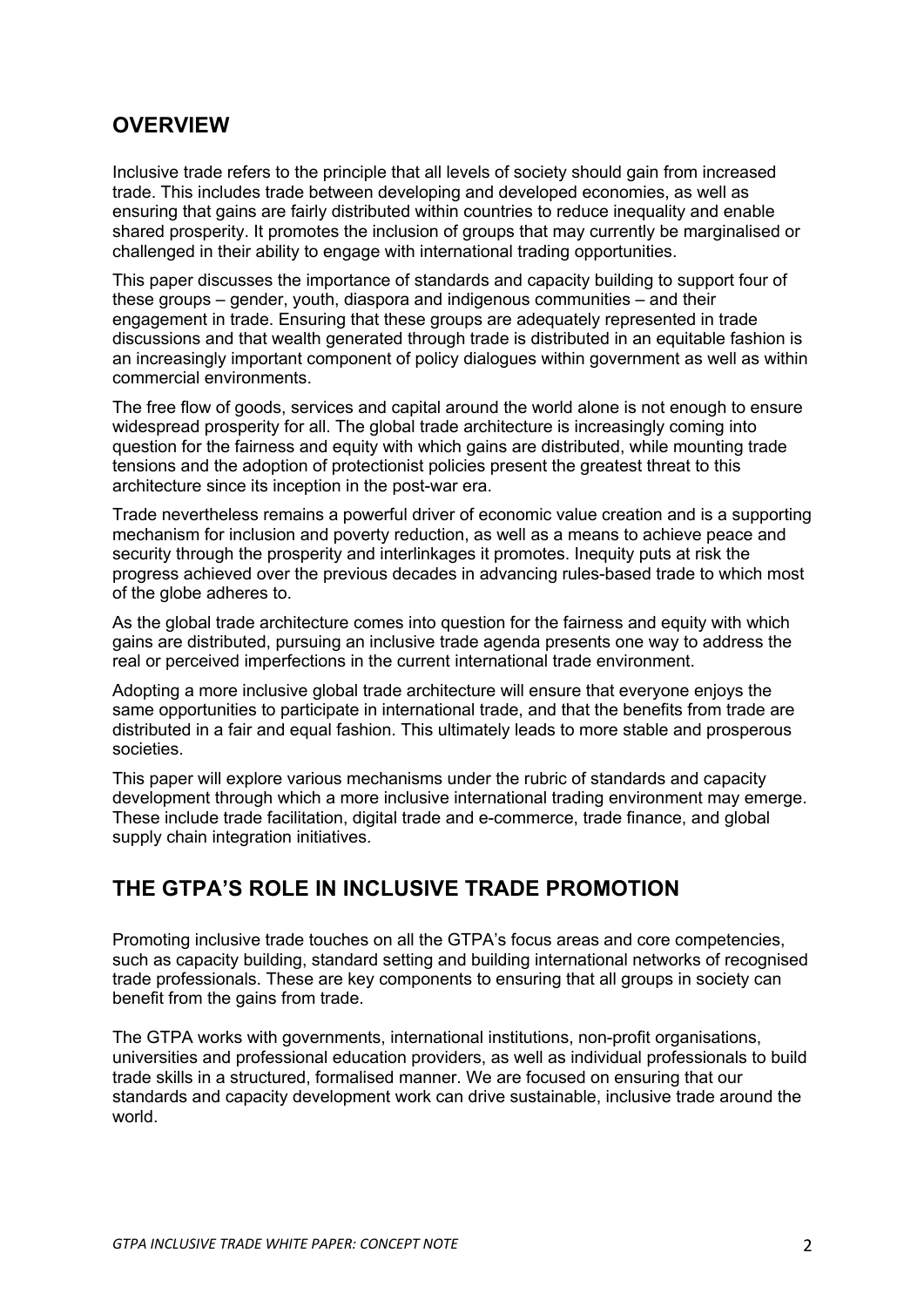## **OUTCOMES**

This paper will produce practical recommendations on how capacity building and standard setting can facilitate a more inclusive international trading ecosystem.

The recommendations will benefit organisations, institutions and individual professionals engaged in international trade.

The outcomes from this paper are intended to:

- support policy makers in ensuring that policy settings and commercial environments are structured to achieve fair and equitable access to international trading opportunity;
- support international trade professionals in becoming well-rounded and well-versed on issues pertaining to inclusive trade;
- raise awareness of and reinforce the need to ensure that gains from international trade are equitably shared by all in society.

#### **STAKEHOLDER ENGAGEMENT**

The GTPA will undertake significant stakeholder engagement through the duration of this project. We will seek to engage with public and private sector organisations, governments and international institutions to gauge experiences and draw out best practice in terms of policy making and programmes that support inclusive trade.

The GTPA will be reaching out to relevant individuals and organisations to discuss these issues and learn from their experiences.

We also welcome outreach from relevant individuals and organisations that are interested in sharing their expertise with the GTPA throughout the duration of this project.